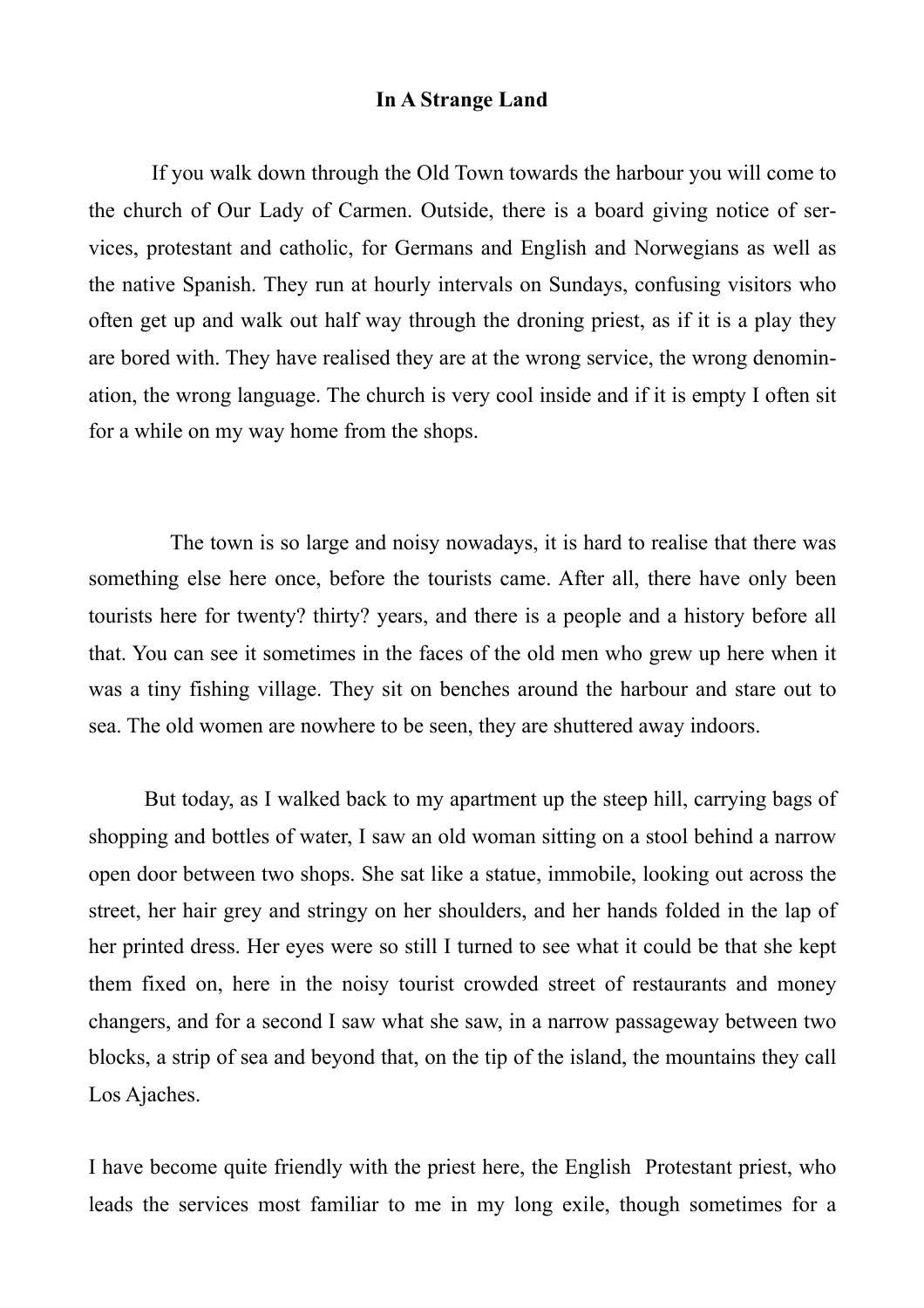change I go to a Spanish Catholic mass, or the noisy Evangelical service. But most Sundays I attend regularly, though not religiously, for I am not religious, the English Church service and murmur my way through the Eucharist at quarter past twelve and Evensong at half past five. There is so little else of substance here for me. The priest is tall and stooped and his skin is pale as paper. I wonder how he has avoided the tanned skin everyone else is so proud of. I have been once to his house for tea, after evensong, invited it seemed, on the spur of the moment, together with a retired couple from Kent, who were having their first holiday out here. Over cups of Twinings Queen Mary tea and Mr. Kipling's Old -fashioned English fruit cake (from the Spar supermarket, which can supply most English groceries if that's what you want) they expressed their dislike of the island in general, and the town in particular. It seemed their doctor had advised a winter break and so they had gone to a travel agent in Faversham and booked up a bargain package holiday for three weeks. Three weeks! They had arrived on Thursday and this was Sunday, and now, still another two and a half weeks to go. In all their married life they had never ventured further than the Scottish Highlands, sticking to a relatively undiscovered part of the Lake District most years. They thought they would rather suffer their arthritic pains in the damp English climate, than come here and be kept awake all night by disco music and suffocated in the daytime by the unnatural heat.

I saw my priest smile a little as he raised his flowery bone china cup to his lips. I wondered if he thought, as I did, whether they'd considered what it was like to be here always, for years on end, bored with the endless summer and the blue sea and sky, and to long for English things. Bluebells, autumn in the forest, snow, teashops at least, those are the things I long for most of all. I wonder what he longs for.

When I first knew I had to come here to stay, perhaps for ever, I brought three bulbs of narcissus. "Paper White", they are called; the kind which scent a whole room, but close up smell too bitter to be pleasant. I planted them in a pot of picon, the black grit which piles up in the hollow dead volcanoes and is spread on the fields to trap the only moisture there is, the morning dew. My narcissus grew tall green spikes, and I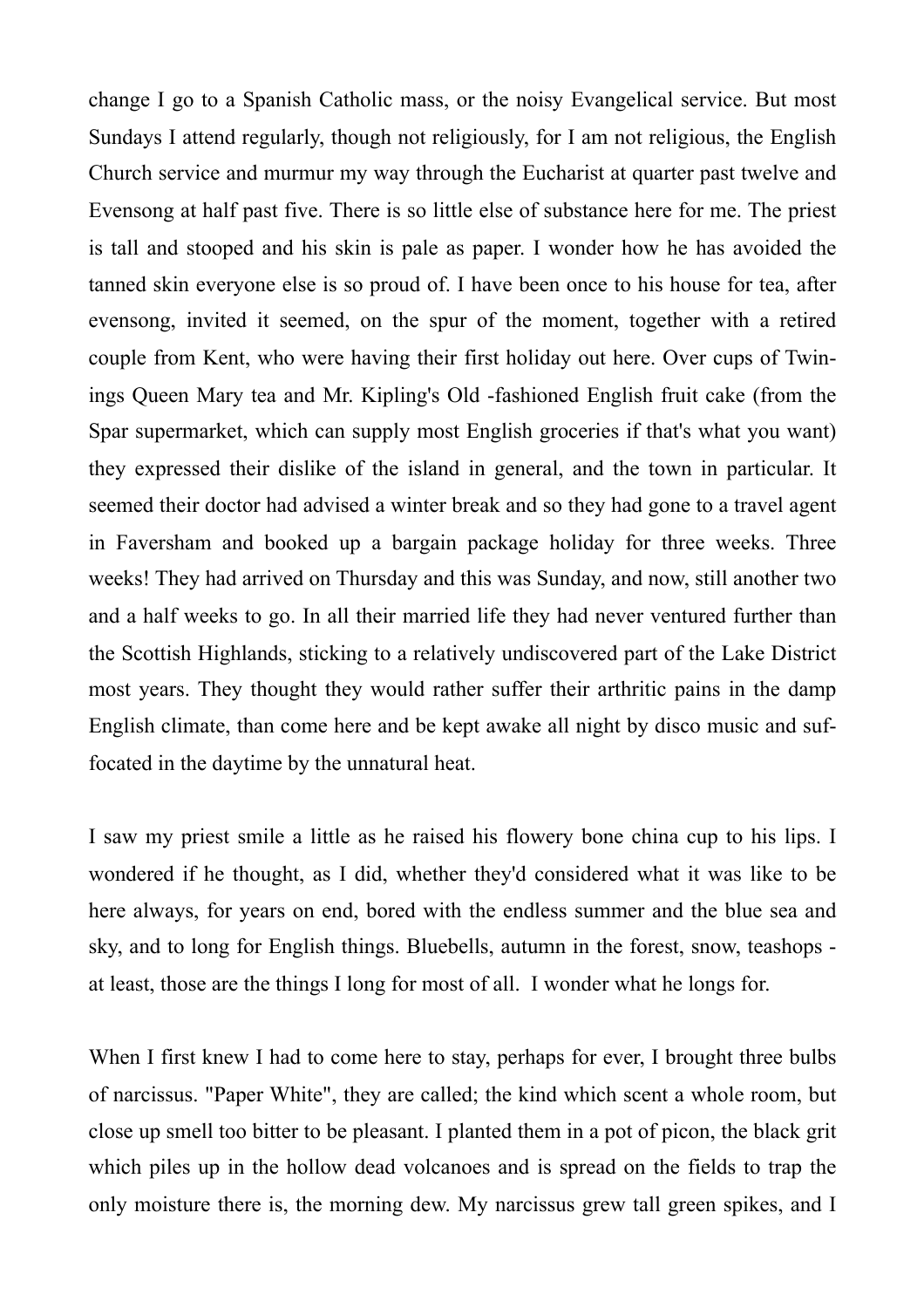waited for the beautiful heads to open. They formed as I had seen them form at home each year for Christmas, but where I expected delicate creamy white blossoms to open, there were only dried husks. It was too hot, and the heat killed the flowers before they ever lived.

We have both been sent out here, I and my priest. It is illness which has sent me, an illness which is somewhat abated in this dry hot place, and it is his God which has sent him. His God, of whom he speaks every Sunday in the most dry and unimpassioned way. But he is a dry and unimpassioned man, that is his nature, and perhaps his bishop considered the consequential loss of souls the lesser out here where nearly everyone, anyway, is just passing through.

He is not married and seems quite content with his life on the island, the round of services, the attendance at fund-raising events and bazaars that the expatriate, and largely non church going English put on. His house is fashioned in common with theirs, Spanish architecture overlaid with a kind of stuffy, mock Home Counties chintziness. I do not care for this, and the Spanish maid who cleans for me once a week is wide-eyed at my choosing to live amongst a mixture of found objects and Spanish antiques, which are expensive enough considering no-one else wants them. I imagine they mostly go for export. But I am here, it is no use pretending I am home, it does not seem appropriate, and so I use the things they do, and dress the way they do, in plain black dresses and straw hats, my only concession a pair of comfortable German sandals. And I eat the food they eat, buying fish at the harbour, and rabbits at the market, and vegetables; pumpkins, small wrinkled potatoes, tomatoes, and a small fleshy kind of spinach that grows here, and I even eat Gofio, the ancient island food of roasted ground barley. I cannot bring myself to go into the supermarkets and see the rows of English food and toiletries, but on my rare trips back home, in the week or so before the coughing and the pain begins, I buy bags of tea, for I cannot lose that, the ritual of afternoon tea, which I do take every day, sitting in my high dark wood sixteenth century chair, my only chair, in my closed in apartment in the Old Town. I sit there with the tea, so fragrant before me, Oolong or Keemun, or Ceylon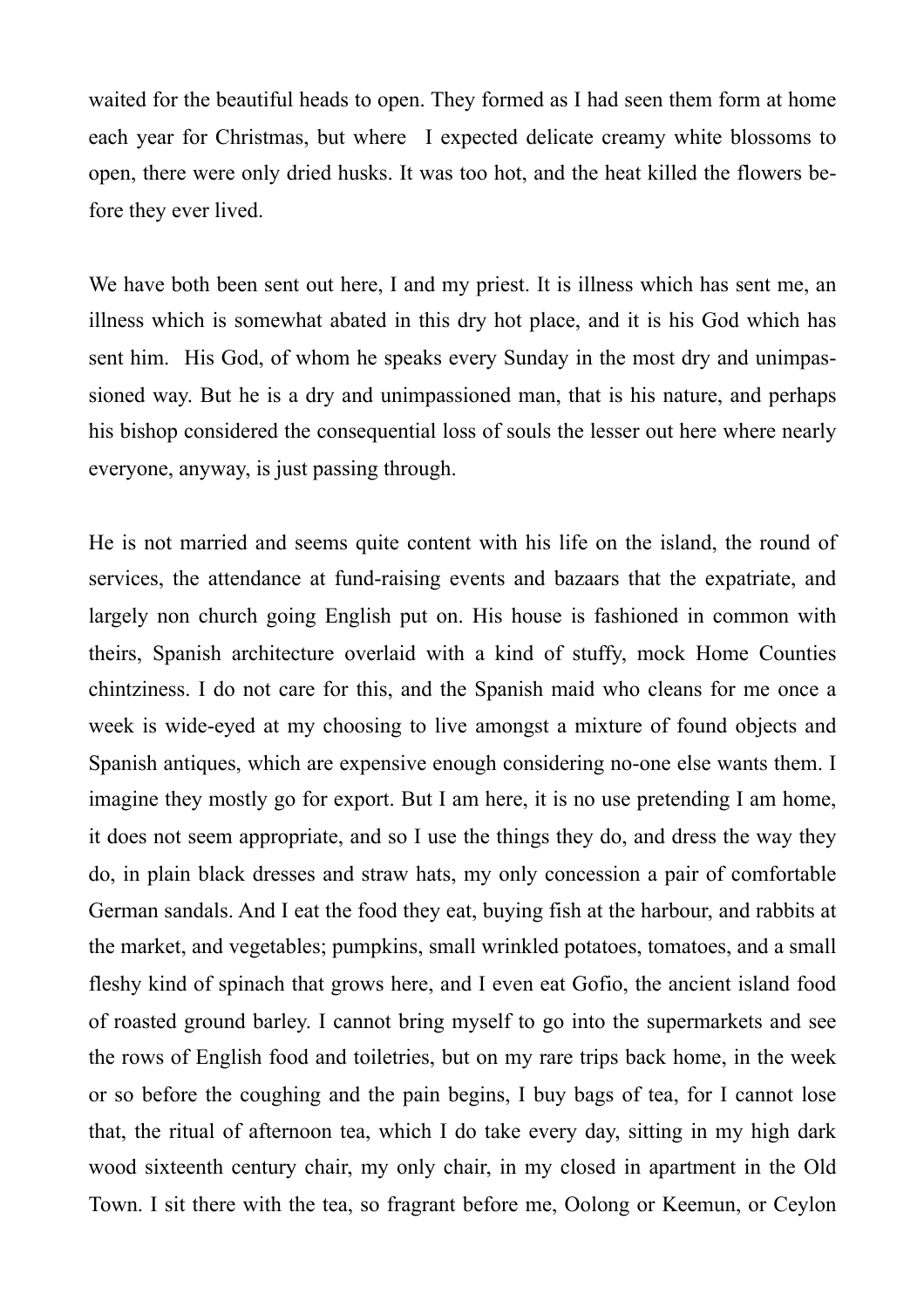perhaps, and I let my mind drift back through all the afternoons of my life, when I sat and drank tea in just this way, but in another place, the place I would rather be. I do not ever let myself imagine that I am there, I keep my memories where they belong, in the past, and live only in the present, for otherwise I fear madness or depression.

There is a woman I have met at the church. She seems to be a kind of helper but how and where she fits in I have no idea. She is German and works in a shop where they sell jewellery and black ceramics. I imagine she is about fifty, but she looks much younger; it is only when I am very close to her and not in the dimness of the church that I can see the age beneath her tanned skin. I know she believes I am odd and lonely, for she invites me to her tiny apartment where we drink coffee on her balcony and she gives me her worn out copies of sophisticated magazines, which she buys for some reason in English. Vogue, Harpers Bazaar; they are, of course, of interest to me as I scan the society pages for a glimpse or news of some old school friend or other. She does not know I do this and I would not tell her, for if I did she would talk of nothing else. As it is ,she is a great gossip and because of her I know everything that is going on here in the town. She seems to know my priest very well, though I have never seen her at any service. In the afternoons when the jewellery shop is closed, she goes to sunbathe in a little place to the south of the town, where a ravine meets the sea and a sort of rocky ledge provides an easy route to the deep warm waters. On occasions, when I am out walking that way on a cool day, I join her and wonder at the even goldenness of her naked body and the smoothness of her breasts which are shaped like two long melons. I sit in the shade of a rock and she lies in the sun and chatters away, sometimes in German, forgetting I am English. Most of what she says is inconsequential, but she told me one story about a year ago that has stayed lodged in my mind ever since, though I would prefer to forget it since it seems of inestimable sadness to me.

She tells me that before our priest came to the island, there had been another priest whose ill health forced his retirement and so his bishop allowed him home. I wondered what illness it could have been, so opposite in its needs to mine, that would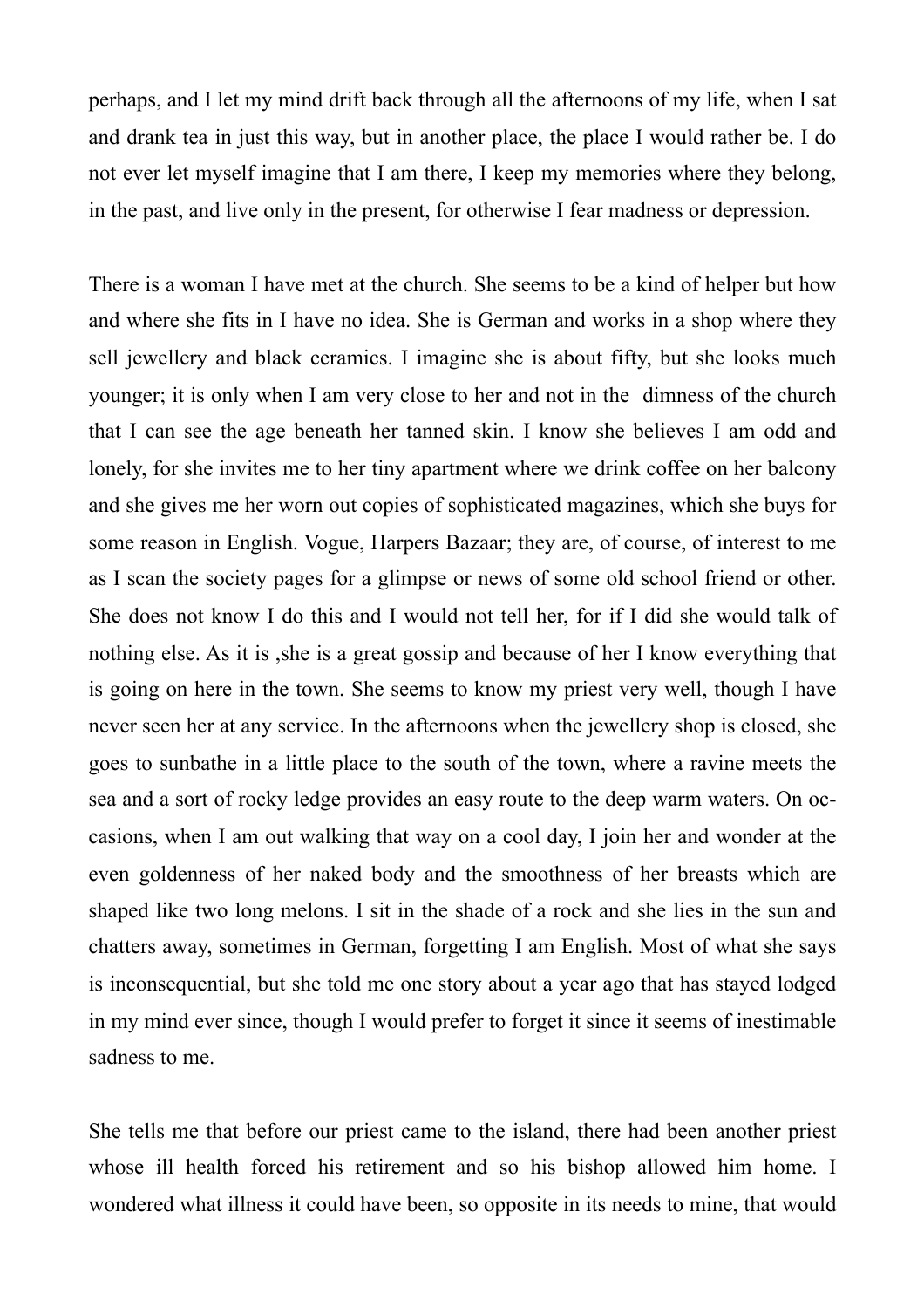take him away from here, back to the foibles of the English weather. But he is dead now, and has been so for fifteen years. I do not know how my German friend could ever have known this story; perhaps she has elaborated whatever she was told. And whoever would have told her? She said that a woman from the other little island came here, fell in love with the priest and he married her and took her back to England, where he died, and she was left to live on the charity of the church commissioners.

This is what I was told, and it seemed so empty and sad, that the whole day became colder, as if the ghost of the woman was sitting between us on the black rocks.

There is an island to the north of this one whose name means "the Graceful". It is a dot on the map, the tiny place you can see from the plane as you circle in, nothing but four black volcanoes and a ring of golden sand. And two villages; one hardly visible from the plane, the other only just. I have been to this island and it is like stepping onto a promised land. For the first time ever I wanted to feel the sun full on my skin, on the whole of me, so I walked for a mile or two along the empty beach and took off all of my clothes and lay, as if with a lover, on the hot cradling sand. It was only a week or so after I had heard the story of Maria Perez and the priest, and I could not imagine what it was like for a woman born here, in a place where the passage of time changes little, to find herself alone and despised in a cold lonely England.

This island was not inhabited till the late nineteenth century. They say an entrepreneur built a fish factory on the island and persuaded several families that life would be better there. So some came, I imagine Maria's great grandparents among them, and houses were built and little streets made in the white sand, the same houses and streets that I have walked amongst. I have seen children there playing in the afternoon, carefree and laughing, their hair blown by the wind and I think of Maria at three, and four, and five, growing up there. What took her family back to their original home? What tempted them away from that simple, beautiful life of the sea and the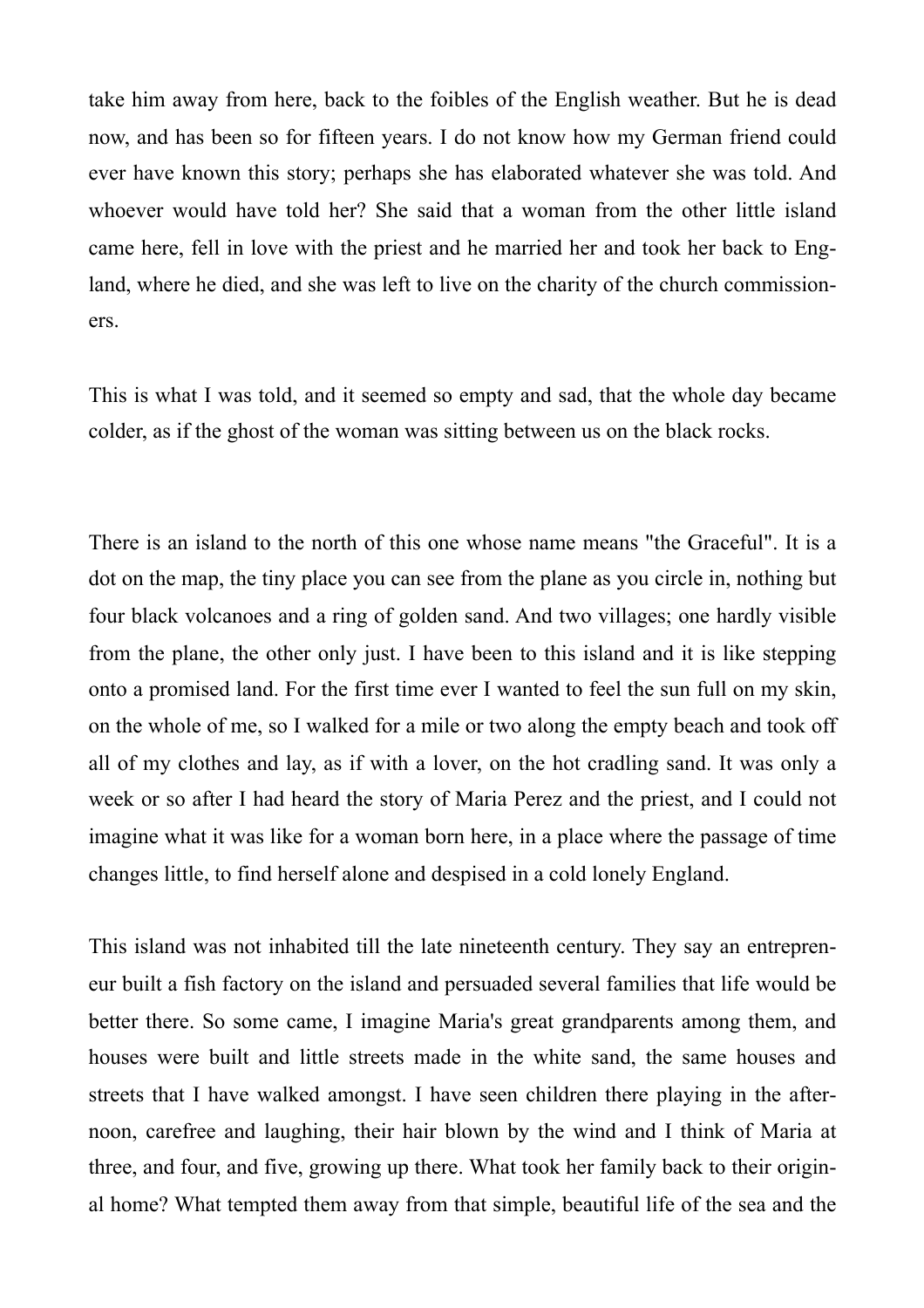sand and the sun? The same which tempted those original settlers; money, security, a better life for their children? That which tempts us all.

So Maria's family returned. Maria was twenty, an only child. Plain, and lonely, and hard working - for my friend said she never had a boy-friend, though how could she know? The young men fish and some die; perhaps Maria had a lover, perhaps she was not plain and lonely after all, and maybe there were plans and a drawer full of embroidered sheets and then one afternoon, when she walked to the harbour to meet a boat, no-one came and she returned home weeping and empty. Did she then spend more time in the church, praying to the Madonna for peace? I think about her life then and how it went on for twenty more years. She never married. Her parents grew old and Maria worked in a bar. I know that much.

What did she think about the tourists, who have changed everywhere so much, and have made the town into what it is now, a great wide strip of white blocks stacked on each other beside the sea? What did she think when her church became a kind of time-share? There are so many different Marias living through those twenty years in my mind and sometimes it seems to me that they are different faces of my own self.

Let us say Maria is forty. Let us say she *is* plain and lonely, and hard-working. Her day begins at six-thirty when she rises, and she eats breakfast and brushes her hair and gets dressed, and she goes to work. She is there by eight. By nine she is serving breakfast to the tourists. They want an English breakfast and now, every bar and restaurant in the town sells real English breakfast. There is bacon and egg and baked beans and sausages and tomatoes and fried bread. And tea. Maria has learnt how to make all this and she watches them eat and wonders why they need so much.

Each afternoon Maria has a break of four hours. Sometimes she sleeps. Or she sits in her room and looks out of the window. She dusts her room. She washes her clothes and hangs them up on the roof. She prays. And then she returns to work at five and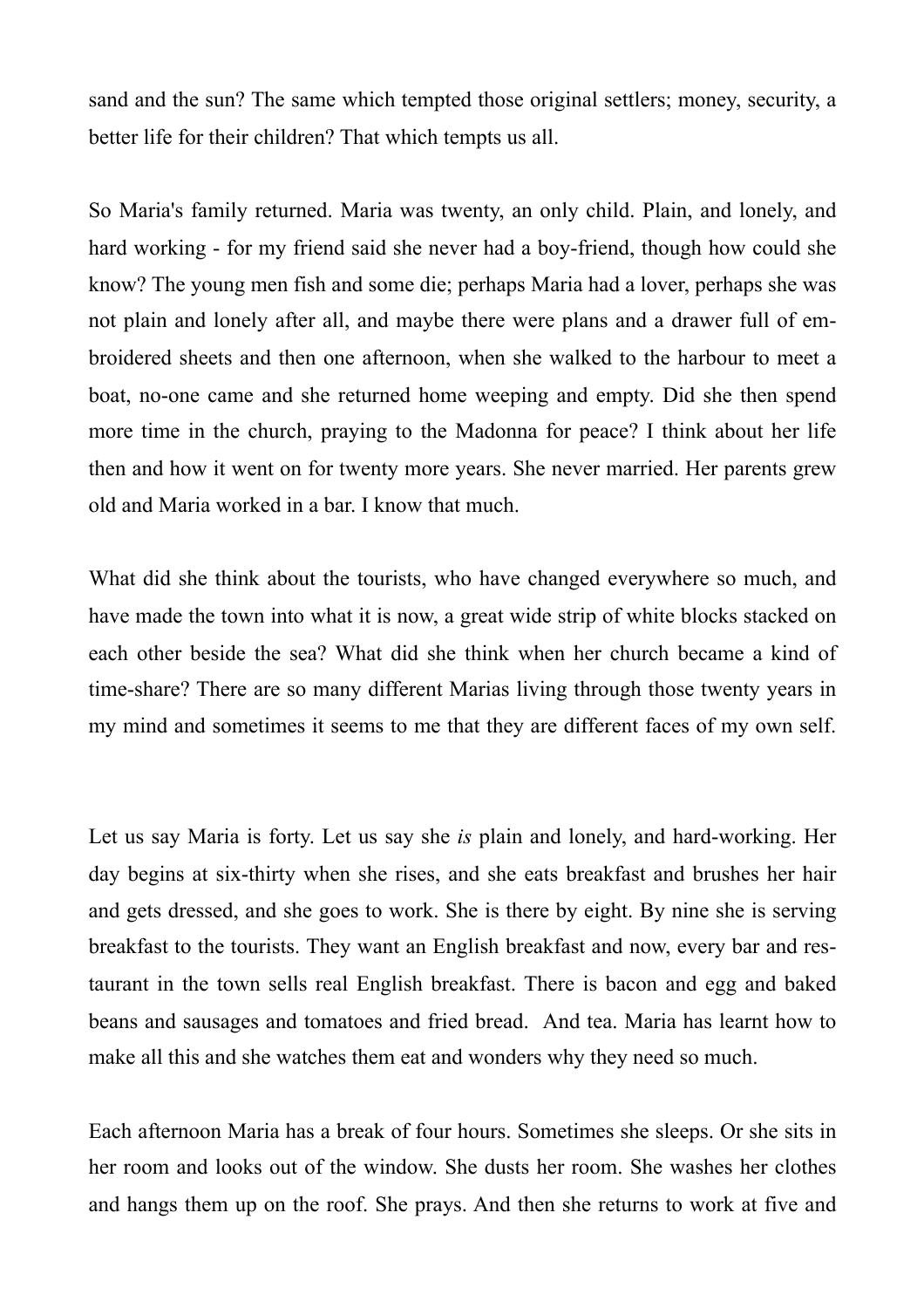works again till ten. Cooking and serving and washing up. She does all this. At night she sleeps deeply. She works hard.

One Sunday, she passes the church at mid-day and sees a priest standing on the steps, holding a Bible and he looks anxiously up and down the street. As she comes by, he murmurs,

"Buenos dias, senora."

She turns to look at him and sees for a second his eyes and recognises loneliness as if she is looking into a mirror.

"Buenos dias, senor." she replies.

So that is how it began. It must have done. What took her past the church that Sunday? Whatever it was, has changed her life forever. Now she walks past every week. Sometimes he is there, sometimes not. One Sunday she realises he has not been there for a month. She creeps by the door and looks into the gloom and then she sees there are people sitting in the pews, maybe six, or eight, and the priest is standing before them. And he looks up, and seeing her, does he recognise her? He smiles. She is shocked and embarrassed and turns away and leaves and does not go by for another month.

Maria has learnt some English from the tourists. She has sometimes found their discarded newspapers and she has painstakingly read whole paragraphs. So she knows how to greet the priest when, one Sunday, she cannot any longer resist walking by the church. And there he is outside, scanning the street. He sees Maria and hears her say

"Good morning, sir."

And though he is surprised, he greets her the same, and says,

 "I never know whether anyone will come or not. Sometimes they do and sometimes they don't."

And he smiles at Maria and she smiles back and then she walks in, past him, and goes to the front and sits down. That morning, another four English tourists come, and the priest solemnly carries out the service of Holy Eucharist and Maria follows it all in the little green book she has found in front of her and when she has finished a sen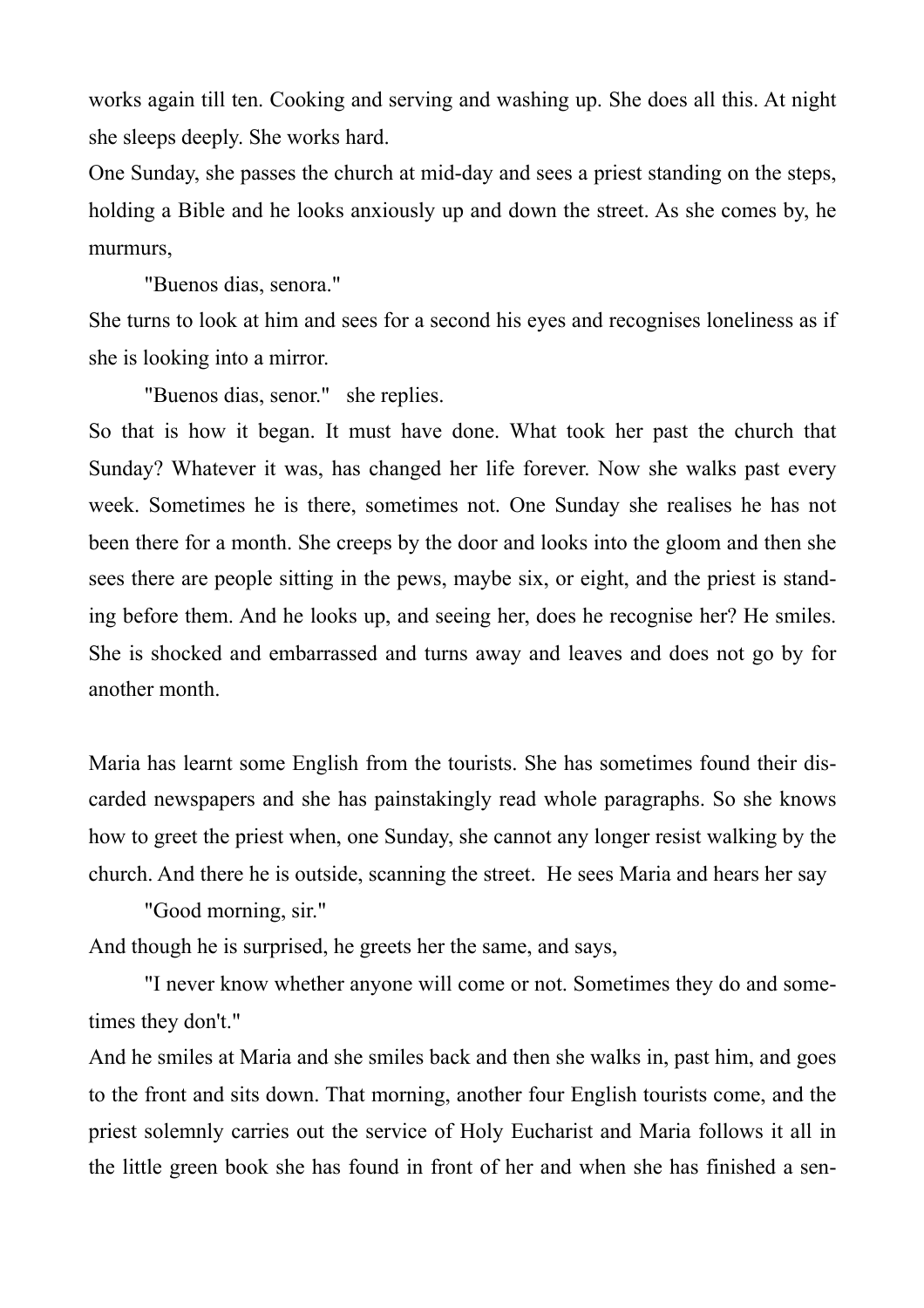tence she looks up and the priest intones the next sentence and so it goes on. And then it is over.

"You'll come again?" he says to her at the door.

Now, my friend tells me - now - they become lovers. When? A week later? A month? A year? Does he find out where she works?

Maria serves breakfast at nine, at ten, at eleven, at twelve. There is an order for toast and coffee. She takes it over. It is him. He looks up at her and smiles.

"Good morning." he says.

She is blushing now. How has he found her here?

"Good morning, sir." she says.

He asks her when she finishes work and would she like to help him in the church, some task, let us say stamping the name of the church in each of a consignment of new hymn books. And after that perhaps they will have tea. And one day does he ask her to lunch? Does he help her carry shopping back to her room? Does he sit in her only chair and watch her boil water on her little stove and make him coffee?

He feels quite relaxed with Maria. He knows he looks forward to seeing her. He knows he has fallen in love with her. She is forty-two, he is fifty-eight. Once he was married, it seems a lifetime ago, and he had two sons and a daughter and a church in England and an absolute faith and his life was good. So how to reconcile his beliefs and the sudden wrenching away of everything he loved? The end of his life, it seemed. They had been driving home, his wife, his sons and his daughter and it had been his daughter's boyfriend's graduation day, and in a month there was to be a wedding. And then children. He'd dreamt of being a grandfather. The car was hit by a lorry, and no-one felt *anything*, they assured him, over and over, only he was left to feel everything. He supposed it was some kind of breakdown he'd had then and they'd sent him first to help out at some church in Nairobi and now this, this island outpost,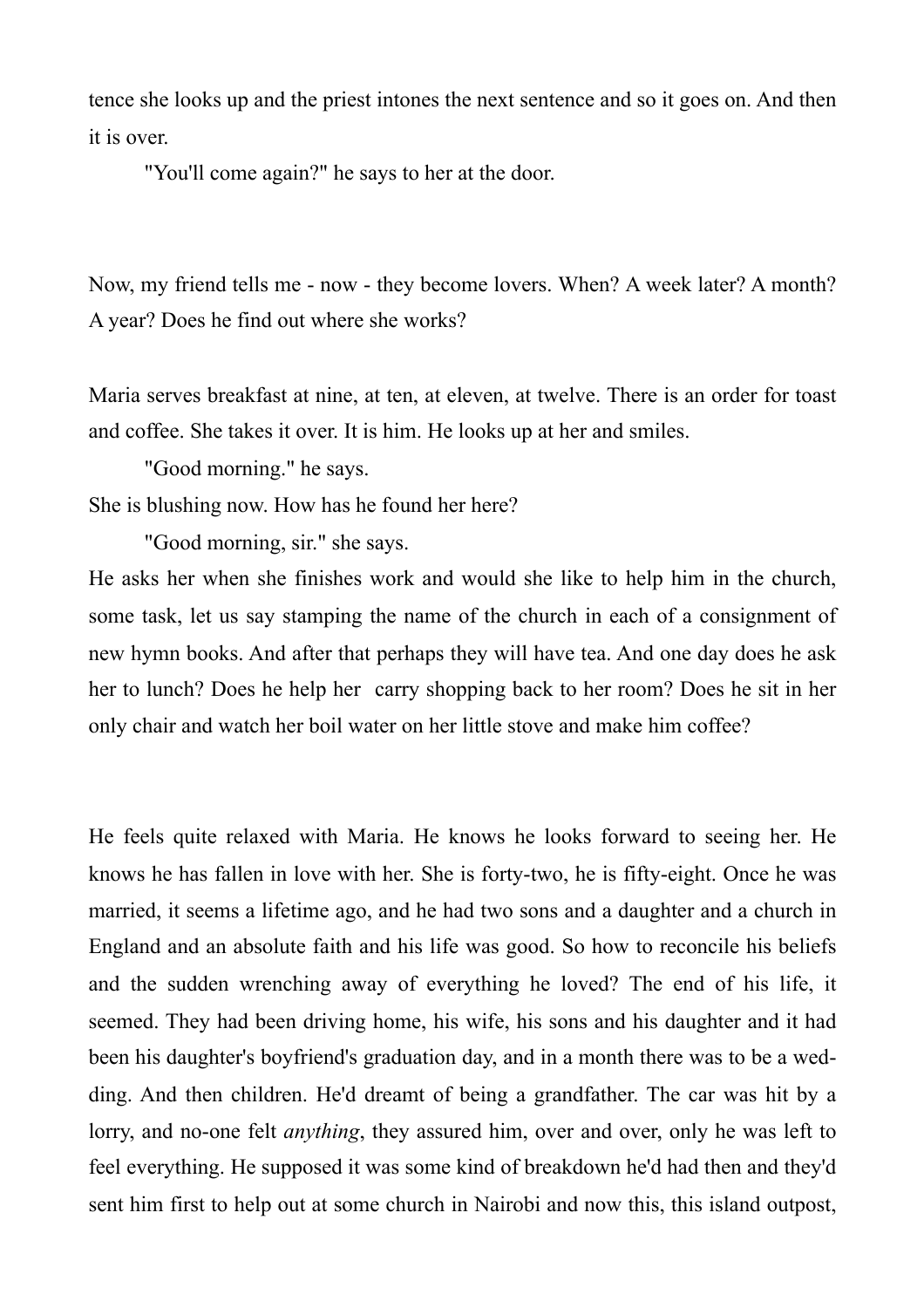to establish an English service for the tourists. He'd done his best, but few came. But Maria had come and he had loved her. He asks her to marry him. He shows her his little house and seeing that, she decides. It is more than she has ever had, a man who is secure, a man who gives her peacefulness, and she feels herself opening out to him like some kind of flower in the sun.

And now they are married, in the church where they met, by the Spanish priest, who looks at Maria anxiously all the while, as she kneels before him in a new black dress and embroidered veil on her head. He wonders if they will be happy. He has known Maria for years.

For a while, for a few years, they are happy. But now Maria is woken night after night by her husband coughing, hoarse, gasping coughs which seem to rack him with pain. He is over sixty and has grown old in the sun, and the sun which has brought me here, is the same sun which sends him away, coughing and coughing, back to England. And Maria goes with him. She is his wife. She sits beside him in the plane and holds his hand and everything now seems like a strange dream, the journey, the noise and confusion and exhaustion and Maria can only hold on to the thin hot hand of her husband and pray. In England they are given a small bungalow to live in. I suppose there would be a garden, and Maria will have no idea what to do with everything so green, that never needs water. And there would be neighbours, who'd come by and introduce themselves and offer help if it was needed.

Only, Maria did not know what to ask for. Her husband was dreadfully ill, she could see that, but the dream that she had entered when she stepped into the plane, did not lift away when he died. Someone came and took her to the church for the funeral. She wore her wedding dress. There were people weeping at the service, but Maria did not weep. She had been his wife, yet she was as unconnected to him now as any stranger and he, back in his own land, seemed to belong to them, to his own people.

Maria came home after the service and with her came a man and woman dressed in black clothes who treated her with great kindness, and told her that she was to stay in